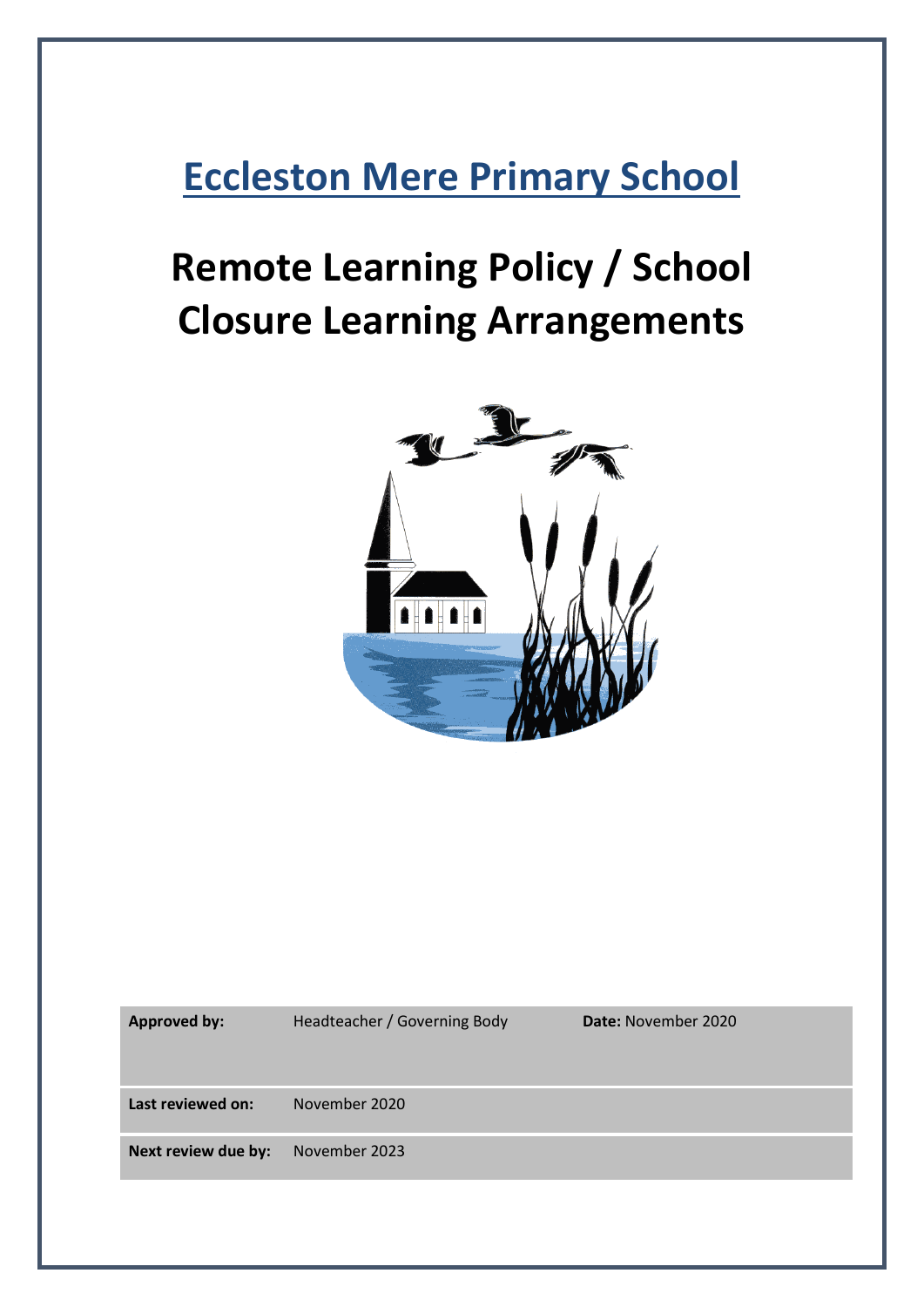## 1. Legal framework

This policy has due regard to all relevant legislation and statutory guidance including, but not limited to, the following:

- Equality Act 2010
- Education Act 2004
- The General Data Protection Regulation (GDPR)
- Data Protection Act 2018
- This policy has due regard to national guidance including, but not limited to, the following:
- DfE (2020) 'Keeping children safe in education'
- DfE (2019) 'School attendance'
- DfE (2018) 'Health and safety: responsibilities and duties for schools'
- DfE (2018) 'Health and safety for school children'
- DfE (2017) 'Special educational needs and disability code of practice: 0 to 25 years'
- DfE (2016) 'Children missing education'

This policy operates in conjunction with the following school policies (not an exhaustive list)

- Child Protection and Safeguarding Policy
- Data Protection Policy
- Special Educational Needs and Disabilities (SEND) Policy
- Behaviour Policy
- Accessibility Policy
- Online Safety Policy
- ICT Student Code of Conduct
- Staff Code of Conduct
- Data and E-Security Breach Prevention and Management Plan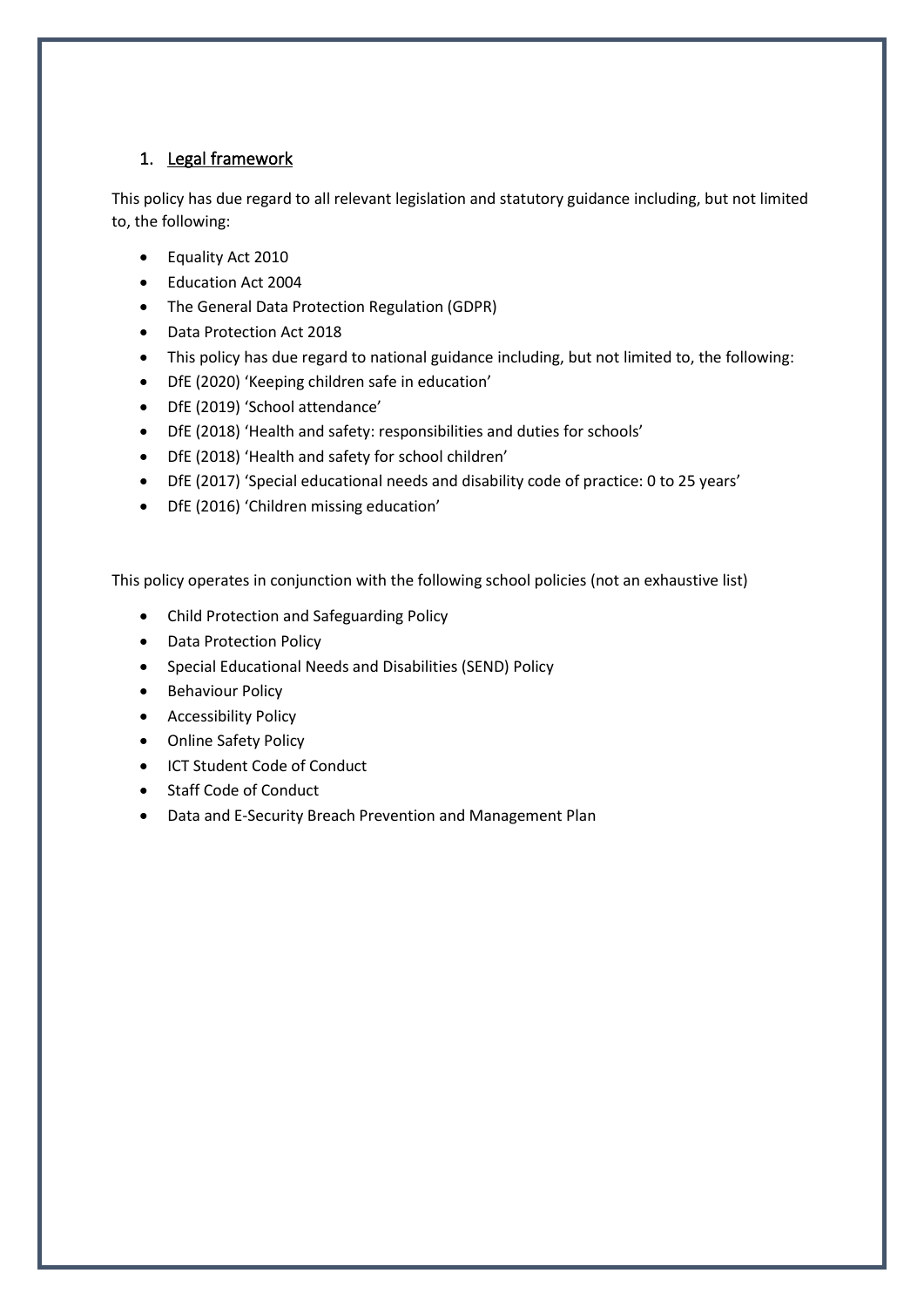## 2. Statement of intent

At Eccleston Mere Primary School, we understand the need to continually deliver high quality education, including during periods of remote learning – whether for an individual pupil or many. We recognise the importance of maintaining high expectations in all areas of school life and ensuring that all pupils have access to the learning resources and support they need to succeed.

Through the implementation of this policy, we aim to address the key concerns associated with remote learning, such as online safety, access to educational resources, data protection, and safeguarding.

#### **This policy aims to:**

Minimise the disruption to pupils' education and the delivery of the curriculum.

Ensure provision is in place so that all pupils have access to high quality learning resources.

Protect pupils from the risks associated with using devices connected to the internet.

Ensure staff, parent, and pupil data remains secure and is not lost or misused.

Ensure robust safeguarding measures continue to be in effect during the period of remote learning.

Ensure all pupils have the provision they need to complete their work to the best of their ability, and to remain happy, healthy, and supported during periods of remote learning.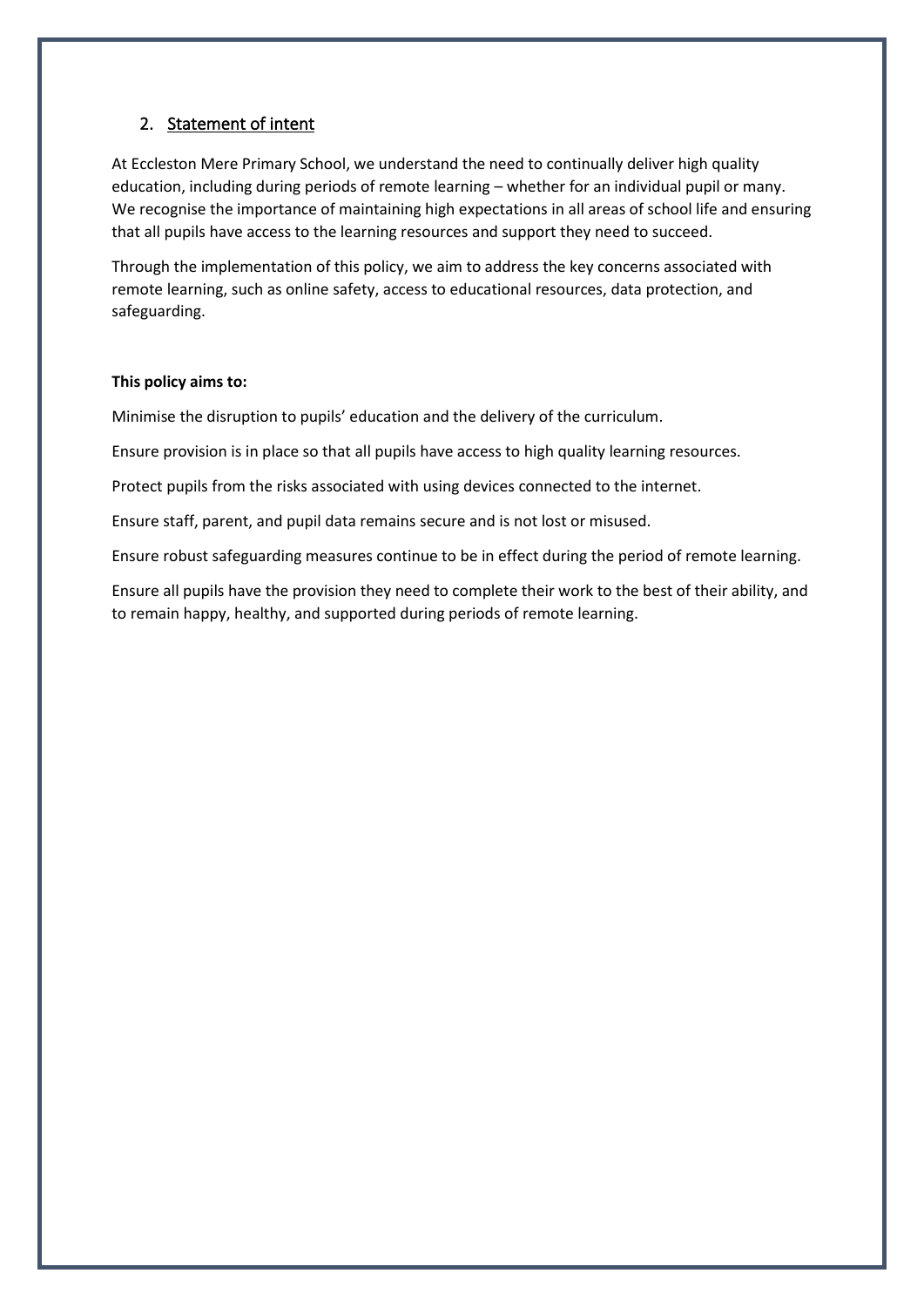## 3. Roles and responsibilities

The governing board is responsible for:

- Ensuring that the school has robust risk management procedures in place.
- Ensuring that the school has a business continuity plan in place, where required.
- Evaluating the effectiveness of the school's remote learning arrangements.
- The headteacher is responsible for:
- Ensuring that staff, parents and pupils adhere to the relevant policies at all times.
- Ensuring that there are arrangements in place for identifying, evaluating, and managing the risks associated with remote learning.
- Ensuring that there are arrangements in place for monitoring incidents associated with remote learning.
- Overseeing that the school has the resources necessary to action the procedures in this policy.
- Reviewing the effectiveness of this policy on an annual basis and communicating any changes to staff, parents, and pupils.
- Arranging any additional training staff may require to support pupils during the period of remote learning.
- Conducting reviews on a weekly basis of the remote learning arrangements to ensure pupils' education does not suffer.

The DPO is responsible for:

- Overseeing that all school-owned electronic devices used for remote learning have adequate anti-virus software and malware protection.
- Ensuring all staff, parents, and pupils are aware of the data protection principles outlined in the GDPR.
- Ensuring that all computer programs used for remote learning are compliant with the GDPR and the Data Protection Act 2018.
- Overseeing that any ICT equipment used for remote learning is resilient and can efficiently recover lost data.

The DSL is responsible for:

- Attending and arranging, where necessary, any safeguarding meetings that occur during the remote learning period.
- Liaising with the ICT technicians to ensure that all technology used for remote learning is suitable for its purpose and will protect pupils online.
- Identifying vulnerable pupils who may be at risk if they are learning remotely.
- Ensuring that child protection plans are enforced while the pupil is learning remotely, and liaising with the headteacher and other organisations to make alternate arrangements for pupils who are at a high risk, where required.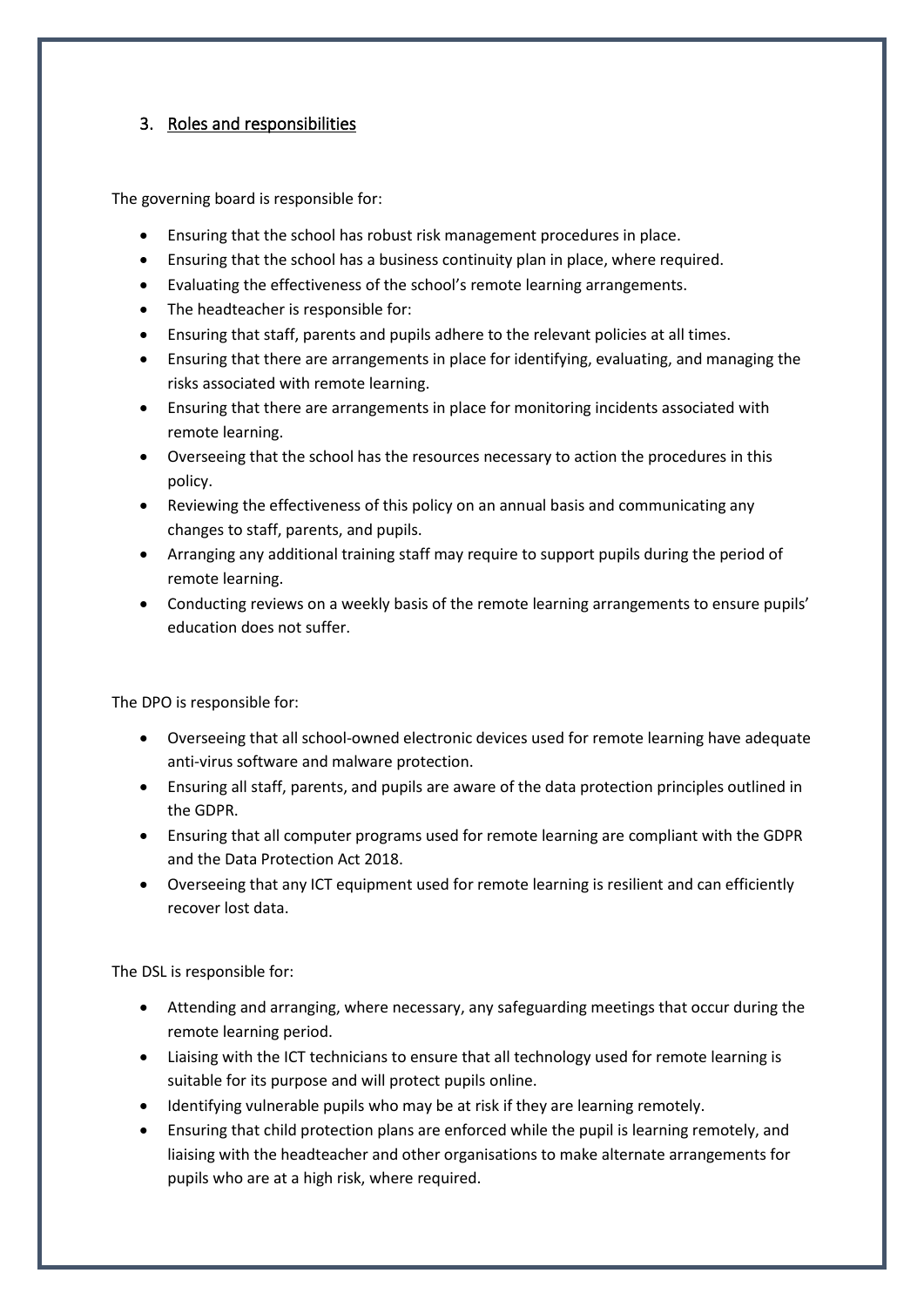• Liaising with relevant individuals to ensure vulnerable pupils receive the support required during the period of remote working Ensuring all safeguarding incidents are adequately recorded and reported.

The SENCO is responsible for:

- Liaising with the ICT technicians to ensure that the technology used for remote learning is accessible to all pupils and that reasonable adjustments are made where required.
- Ensuring that pupils with EHC plans continue to have their needs met while learning remotely, and liaising with the headteacher and other organisations to make any alternate arrangements for pupils with EHC plans and IHPs.
- Identifying the level of support or intervention that is required while pupils with SEND learn remotely.
- Ensuring that the provision put in place for pupils with SEND is monitored for effectiveness throughout the duration of the remote learning period.

The School Office Manager is responsible for:

- Arranging the procurement of any equipment or technology required for staff to teach remotely and for pupils to learn from home.
- Ensuring value for money when arranging the procurement of equipment or technology.
- Ensuring that the school has adequate insurance to cover all remote working arrangements.

The ICT technicians are responsible for:

- Ensuring that all school-owned devices used for remote learning have suitable anti-virus software installed, have a secure connection, can recover lost work, and allow for audio and visual material to be recorded, where required.
- Ensuring that any programs or networks used for remote learning can effectively support a large number of users at one time, where required, e.g. undertaking 'stress' testing.
- Working with the SENCO to ensure that the equipment and technology used for learning remotely is accessible to all pupils and staff.

Staff members are responsible for:

- Adhering to this policy at all times during periods of remote learning.
- Reporting any safeguarding incidents to the DSL and asking for guidance as appropriate.
- Taking part in any training conducted to meet the requirements of this policy, including training on how to use the necessary electronic equipment and software.
- Reporting any dangers or potential dangers they identify, as well as any concerns they may have about remote learning, to the headteacher.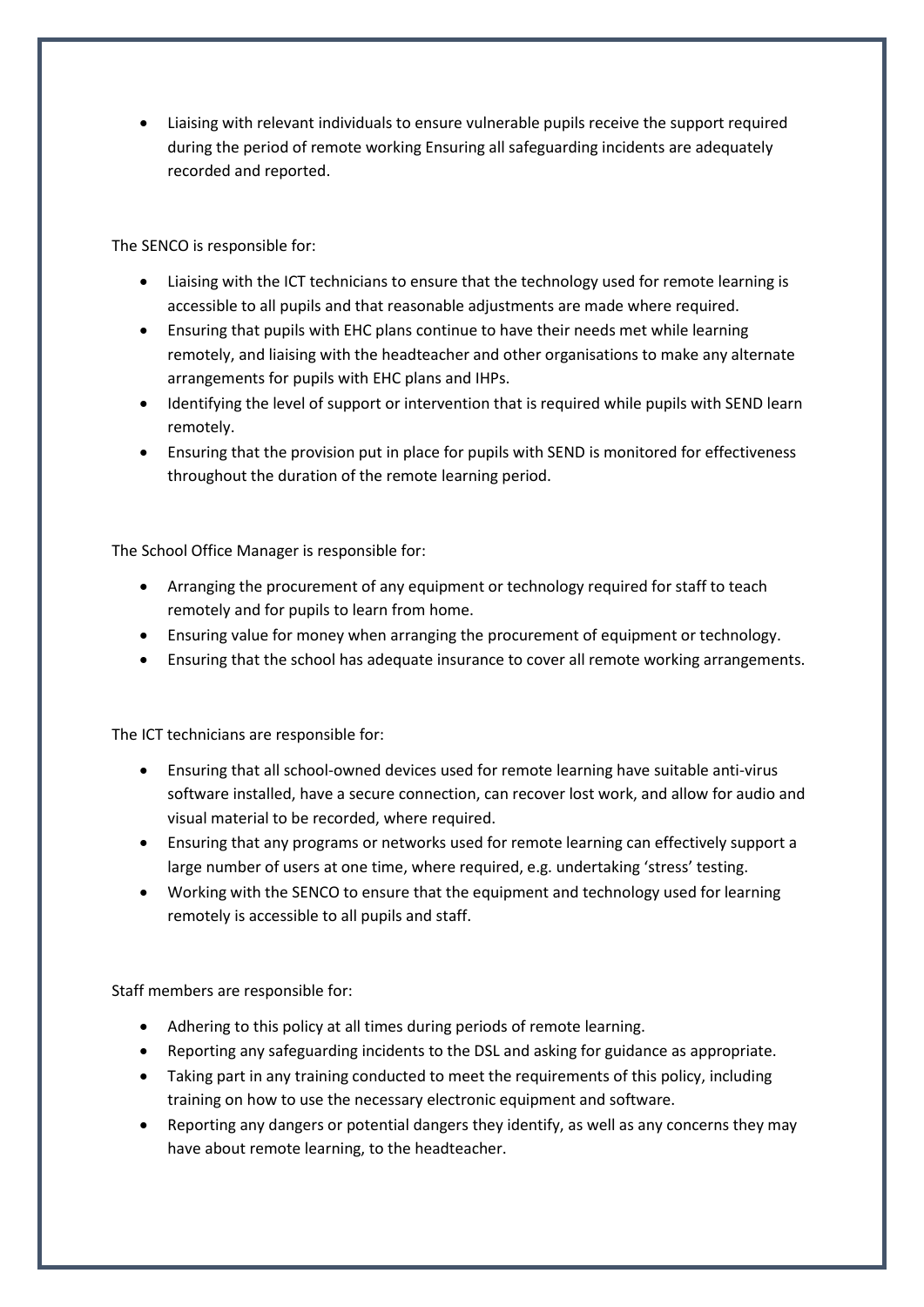- Reporting any defects on school-owned equipment used for remote learning to an ICT technician.
- Adhering to the Staff Code of Conduct at all times.

Parents are responsible for:

- Adhering to this policy at all times during periods of remote learning.
- Ensuring their child is available to learn remotely at the times set out in this policy, and that the schoolwork set is completed on time and to the best of their child's ability.
- Reporting any technical issues to the school as soon as possible.
- Ensuring that their child always has access to remote learning material during the times set out in this policy.
- Reporting any absences in the usual way, reporting to the school office (in periods of closure calls are diverted).
- Ensuring their child uses the equipment and technology used for remote learning as intended.

Pupils are responsible for:

- Adhering to this policy at all times during periods of remote learning.
- Reporting any technical issues to their teacher as soon as possible.
- Ensuring they have access to remote learning material and notifying a responsible adult if they do not have access.
- Notifying a responsible adult if they are feeling unwell or are unable to complete the schoolwork they have been set.
- Ensuring they use any equipment and technology for remote learning as intended.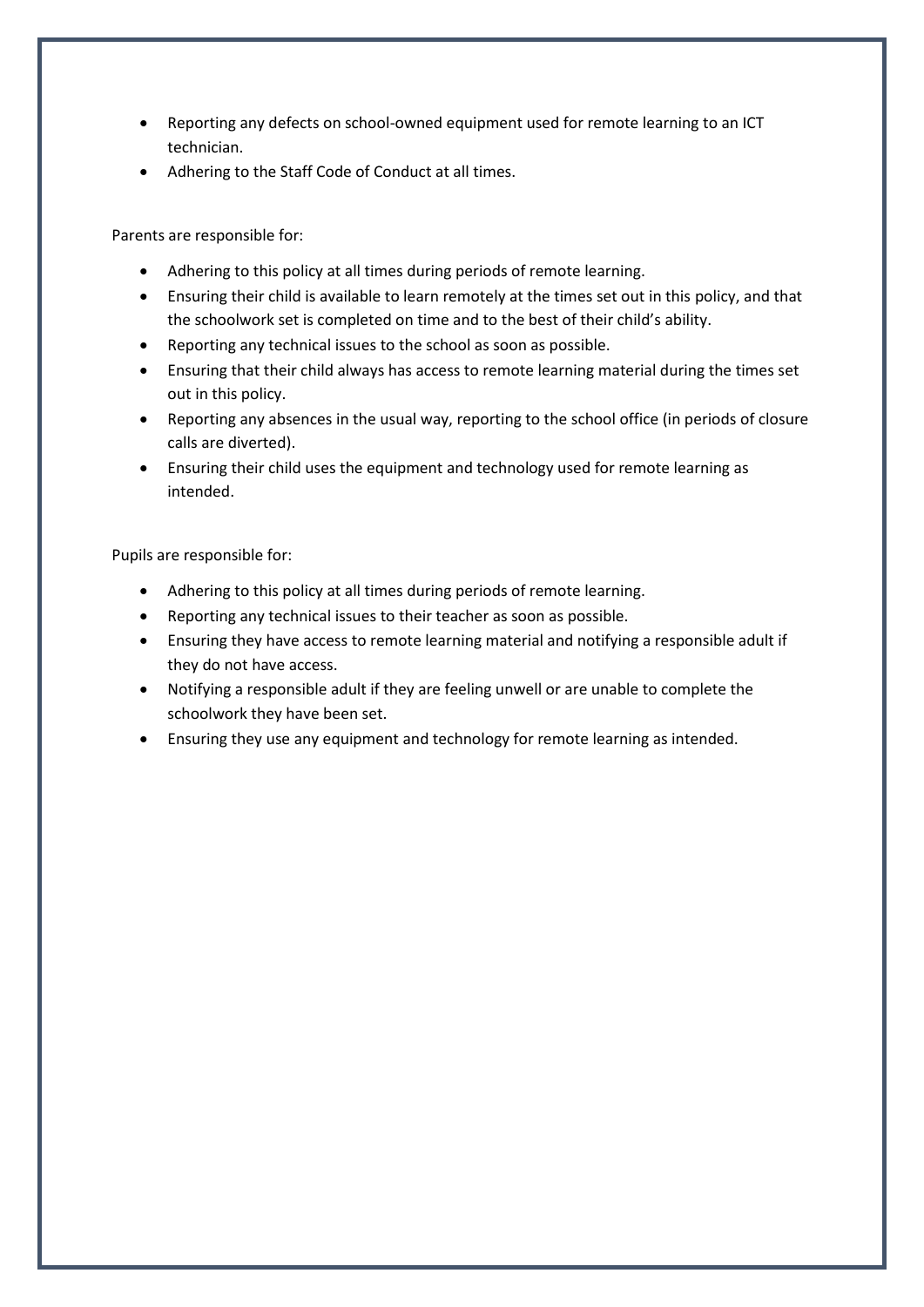## 4. Remote Learning (individual isolation)

Where a child is isolating, due to being in close contact with someone who has Coronavirus, we ask that parents notify the school of the absence and nature of absence, in line with school procedures.

#### Setting of Work

School will then send work to the parent / carer by e-mail, from an e-mail address dedicated to remote learning support. Where this is not possible, work may be delivered physically.

All work sent to children will be as closely matched to the teaching and learning that is occurring in school at that time.

#### Key Contact – Learning Support

As a school, we are conscious that re-creating a classroom environment for individual children who are isolating is challenging – parents may be working from home; whilst class teachers and teaching assistants are still working in their usual capacity within the school building. However, we think that it is very important that children have a key contact who can offer support / adapt work where necessary, as well as providing feedback.

Parents / carers will also be advised as to a key contact, who will be available to assist in home learning – this staff member will be available to speak with / work with children remotely as is appropriate.

#### Additional Resources

In addition to work set, school also make use of a wide range of home/school learning tools, including:

#### -Reading Plus (Key Stage 2)

-Times Tables Rock Stars (Key Stage 2)

-RM Easimaths (Key Stage 1)

#### Early Years

In Early Years, we use a piece of software called 'Evidence Me' so that work completed at home can be shared with school. This piece of software enables the setting of activities from school, to then be recorded at home.

#### Marking and Feedback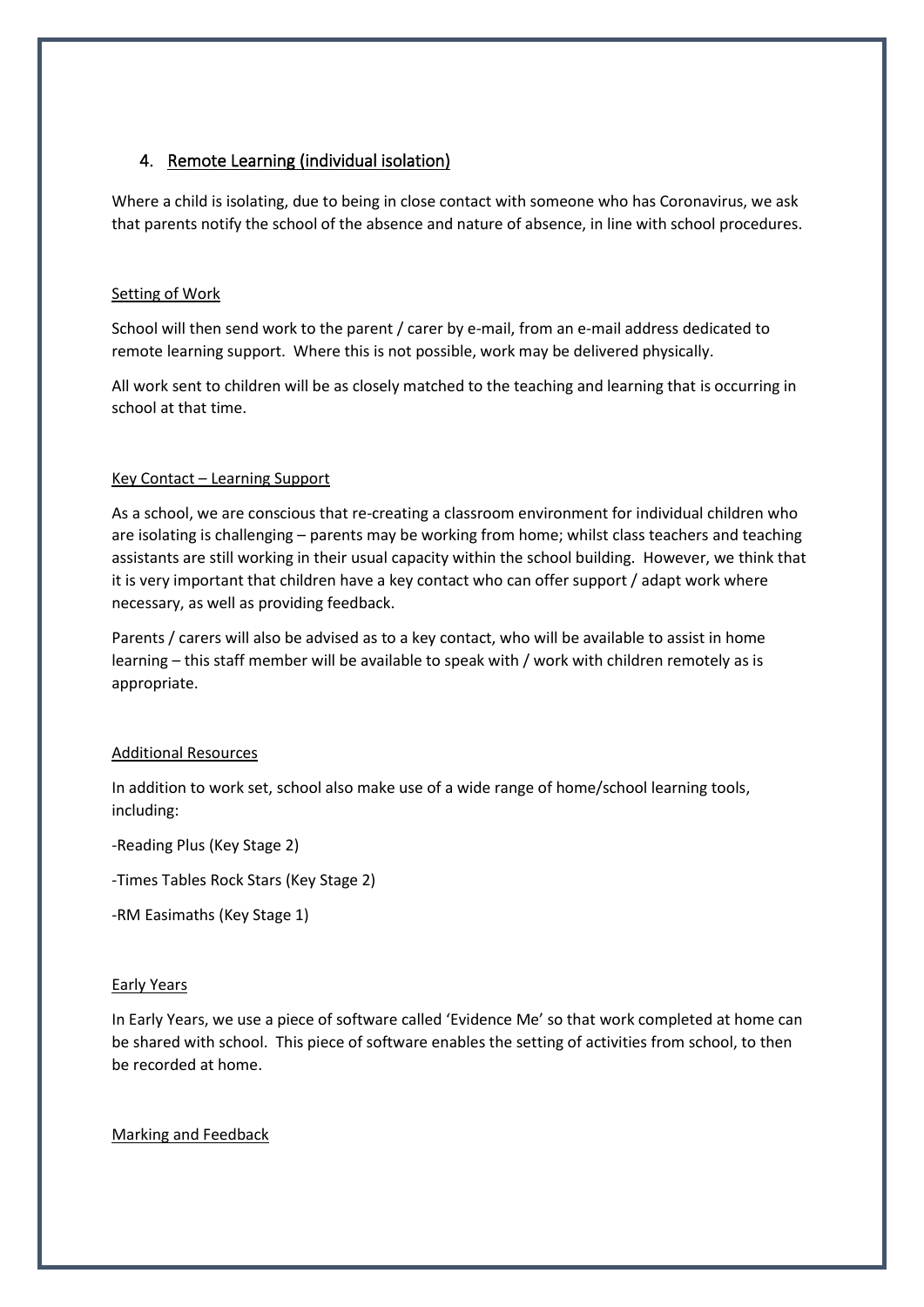Work completed at home will be marked upon returning to school at the latest. Marking, as in school, may take various forms, including self-marking, teacher marking or teacher comments.

## 5. Remote Learning (when a class / the whole school are sent home)

The school recognises that in the case of a whole-class / school closure, interactive lessons are most effective in aiding pupils' motivation and academic progression and, to this effect, teachers will ensure they regularly recreate aspects of in-person interactivity, e.g. live classes with questioning, eliciting and reflective discussion, to the best of their ability.

#### Setting of Work

Children have been provided with a login for Microsoft Teams.

Resources will be made available to children either via the school website page or via Microsoft Teams directly. This will be communicated to parents, via the school messaging app.

#### Teaching Input

Teachers from classes sent home will work with children, meeting the class regular intervals:

| Registration | 9.15        |
|--------------|-------------|
| Lesson 1-    | 9.30-10.30  |
| Lesson 2-    | 11.00-12.00 |
| Lesson 3-    | 1.00-2.00   |
| Lesson 4-    | 2.15-3.30   |

These times are subject to change and teachers may not be required on screen for the duration of sessions – e.g. during independent working times.

Class teaching assistants will also be available to support pupils, in classes where this is applicable (i.e. where there are support staff).

#### SEND Support

Teaching staff will liaise with the SENCO and other relevant members of staff to ensure all pupils remain fully supported for the duration of the remote learning period.

The SENCO will arrange additional support for pupils with SEND which will be unique to the individual's needs, e.g. via weekly phone calls.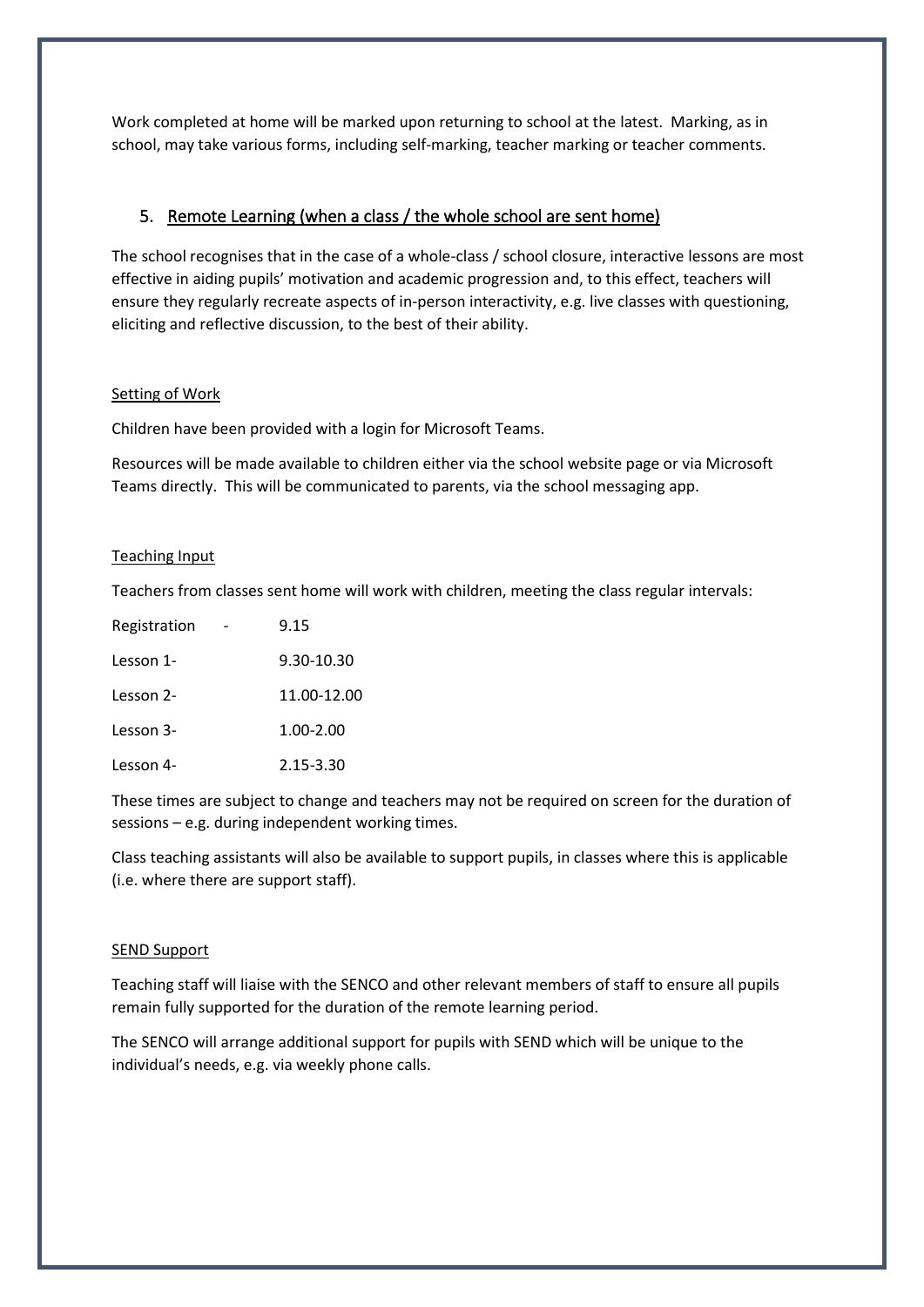#### Access Arrangements

For pupils who cannot access digital devices at home, the school will, where possible, apply for technology support through their LA

## 6. Food provision (in the event of a school closure)

The school will signpost parents via letter towards additional support for ensuring their children continue to receive the food they need, e.g. food banks.

Where applicable, the school may provide the following provision for pupils who receive FSM:

- Making food hampers available for delivery or collection
- Providing vouchers to families

## 7. The Safe Use of Microsoft Teams

All staff and pupils using video communication must:

- Communicate in groups one-to-one sessions are not permitted.
- Wear suitable clothing this includes others in their household.
- Be situated in a suitable 'public' living area within the home with an appropriate background – 'private' living areas within the home, such as bedrooms, are not permitted during video communication.
- Use appropriate language this includes others in their household.
- Maintain the standard of behaviour expected in school.
- Use the necessary equipment and computer programs as intended.
- Not record, store, or distribute video material without permission.
- Ensure they have a stable connection to avoid disruption to lessons.
- Always remain aware that they are visible.

During the period of remote learning, the school will maintain regular contact with parents to:

- Reinforce the importance of children staying safe online.
- Ensure parents are aware of what their children are being asked to do, e.g. sites they have been asked to use and staff they will interact with.
- Encourage them to set age-appropriate parental controls on devices and internet filters to block malicious websites.
- Direct parents to useful resources to help them keep their children safe online.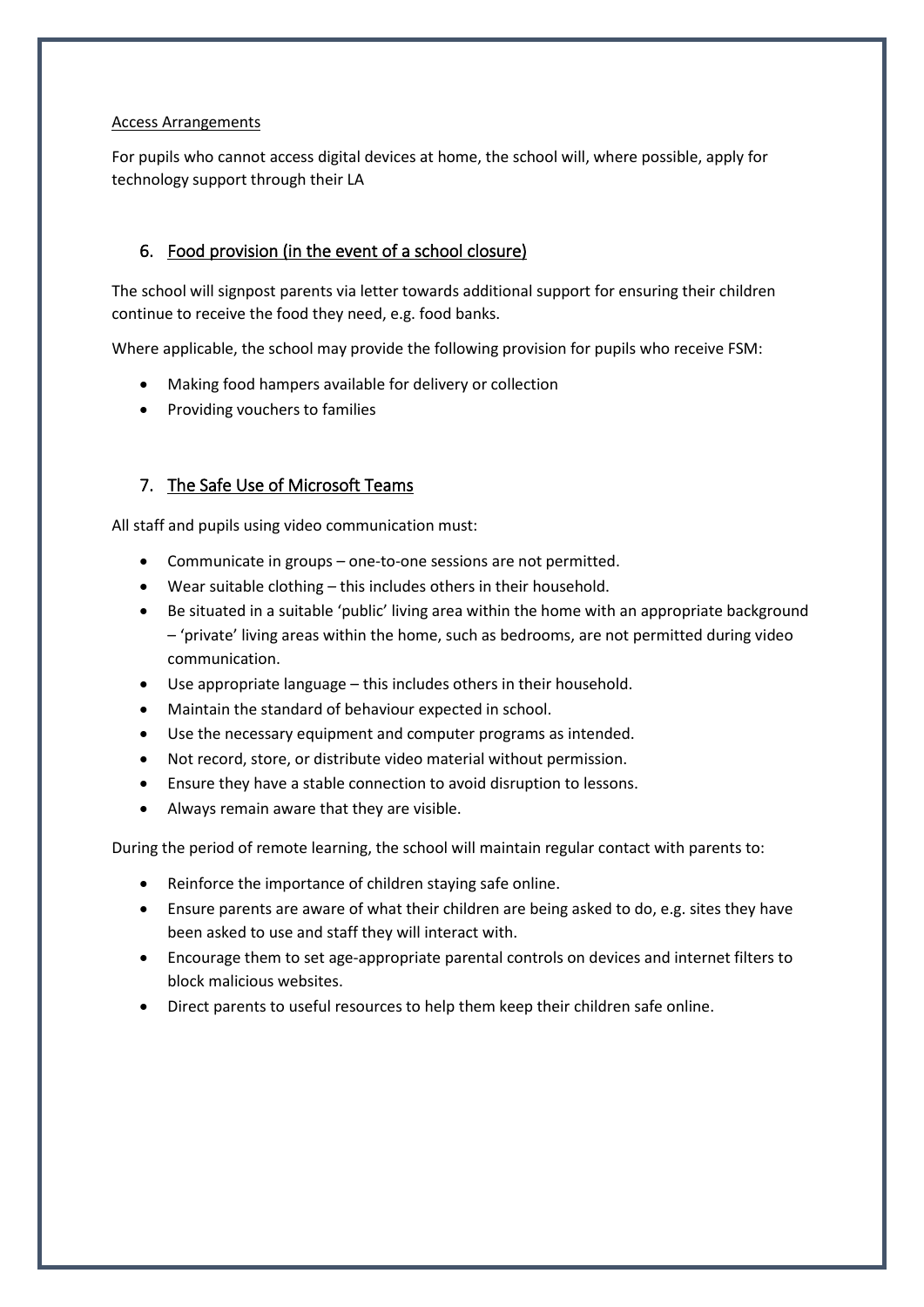## 8. Safeguarding (During a School Closure) – also see Child Protection Policy (Covid Annexe)

This section of the policy will be enacted in conjunction with the school's Child Protection and Safeguarding Policy, which has been updated to include safeguarding procedures in relation to remote working.

The DSL and headteacher will identify 'vulnerable' pupils (pupils who are deemed to be vulnerable or are at risk of harm) via risk assessment prior to the period of remote learning.

The DSL will arrange for regular contact to be made with vulnerable pupils, prior to the period of remote learning.

Phone calls made to vulnerable pupils will be made using school phones where possible.

The DSL will arrange for regular contact with vulnerable pupils once per week at minimum, with additional contact, including home visits, arranged where required.

All contact with vulnerable pupils will be recorded on CPOMS.

The DSL will keep in contact with vulnerable pupils' social workers or other care professionals during the period of remote working, as required.

All home visits will:

- Have at least one suitably trained individual present.
- Be undertaken by no fewer than two members of staff.
- Be suitably recorded on paper and the records stored so that the DSL has access to them.
- Actively involve the pupil.

The DSL will meet (in person or remotely) with the relevant members of staff once per week to discuss new and current safeguarding arrangements for vulnerable pupils learning remotely.

All members of staff will report any safeguarding concerns to the DSL immediately.

Pupils and their parents will be encouraged to contact the DSL if they wish to report safeguarding concerns, e.g. regarding harmful or upsetting content or incidents of online bullying. The school will also signpost families to the practical support that is available for reporting these concerns.

#### 9. Data Protection

This section of the policy will be enacted in conjunction with the school's Data Protection Policy.

Staff members will be responsible for adhering to the GDPR when teaching remotely and will ensure the confidentiality and integrity of their devices at all times.

Sensitive data will only be transferred between devices if it is necessary to do so for the purpose of remote learning and teaching.

Any data that is transferred between devices will be suitably encrypted or have other data protection measures in place so that if the data is lost, stolen, or subject to unauthorised access, it remains safe until recovered.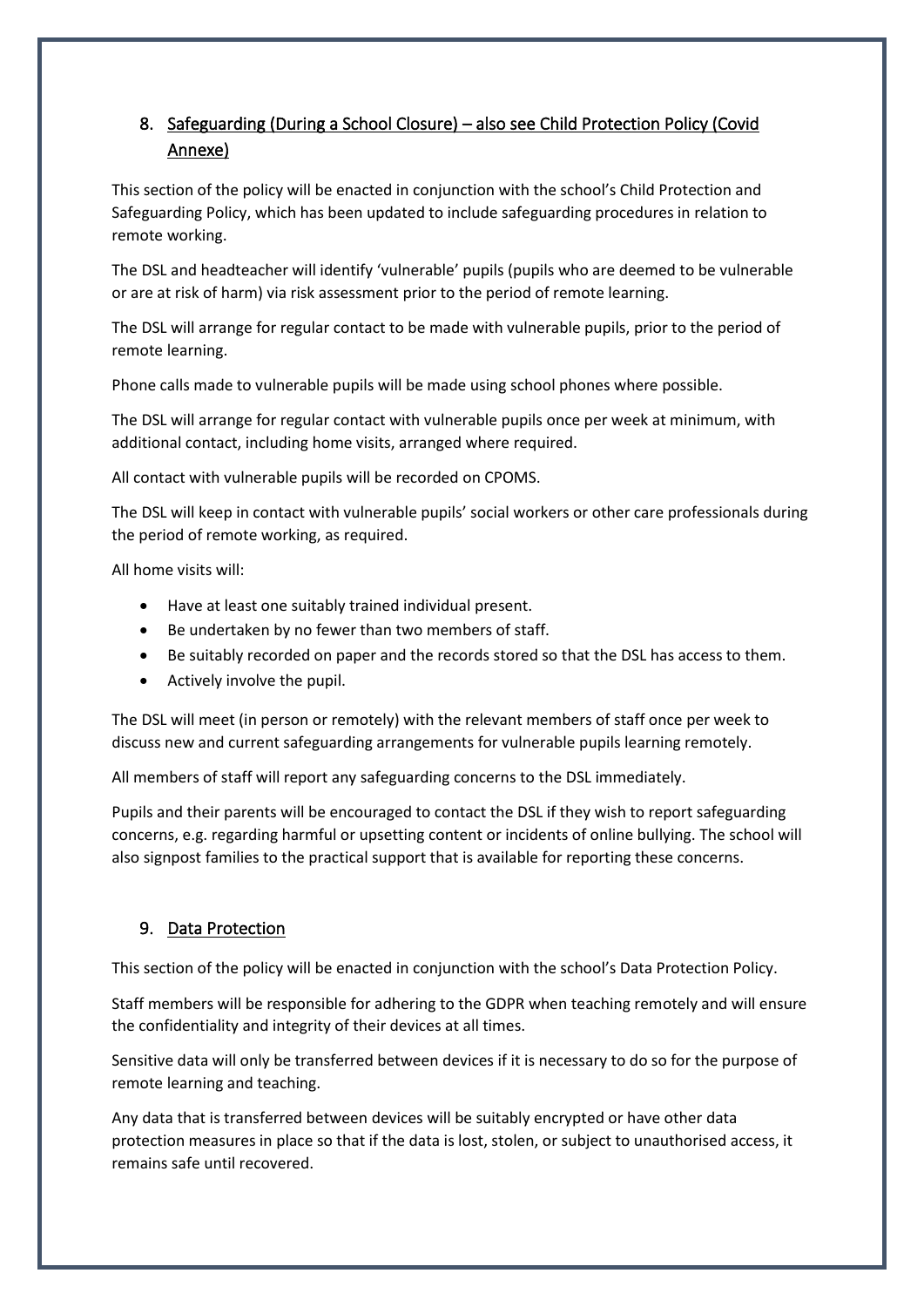Parents' and pupils' up-to-date contact details will be collected prior to the period of remote learning.

All contact details will be stored in line with the Data Protection Policy and retained in line with the Records Management Policy.

The school will not permit paper copies of contact details to be taken off the school premises.

Pupils are not permitted to let their family members or friends use any school-owned equipment which contains personal data.

Any breach of confidentiality will be dealt with in accordance with the school's Data and E-Security Breach Prevention Management Plan.

Any intentional breach of confidentiality will be dealt with in accordance with the school's Behavioural Policy or the Disciplinary Policy and Procedure.

#### 10. Communication

The school will ensure adequate channels of communication are arranged in the event of an emergency.

The school will communicate with parents via letter and the school website about remote learning arrangements as soon as possible.

The headteacher will communicate with staff as soon as possible via email about any remote learning arrangements.

Members of staff involved in remote teaching will ensure they have a working mobile device that is available to take phone calls during their agreed working hours.

The school understands that pupils learning remotely have the right to privacy out-of-hours and should be able to separate their school and home lives – communication is only permitted during school hours.

Members of staff will have contact with their line manager once per week.

As much as possible, all communication with pupils and their parents will take place within the school hours.

Pupils will have verbal contact with a member of teaching staff at least once per week via group phone call.

Parents and pupils will inform the relevant member of staff as soon as possible if schoolwork cannot be completed.

Issues with remote learning or data protection will be communicated to the pupils' teacher as soon as possible so they can investigate and resolve the issue.

The pupils' teacher will keep parents and pupils informed of any changes to the remote learning arrangements or the schoolwork set.

The headteacher will review the effectiveness of communication on a weekly basis and ensure measures are put in place to address gaps or weaknesses in communication.